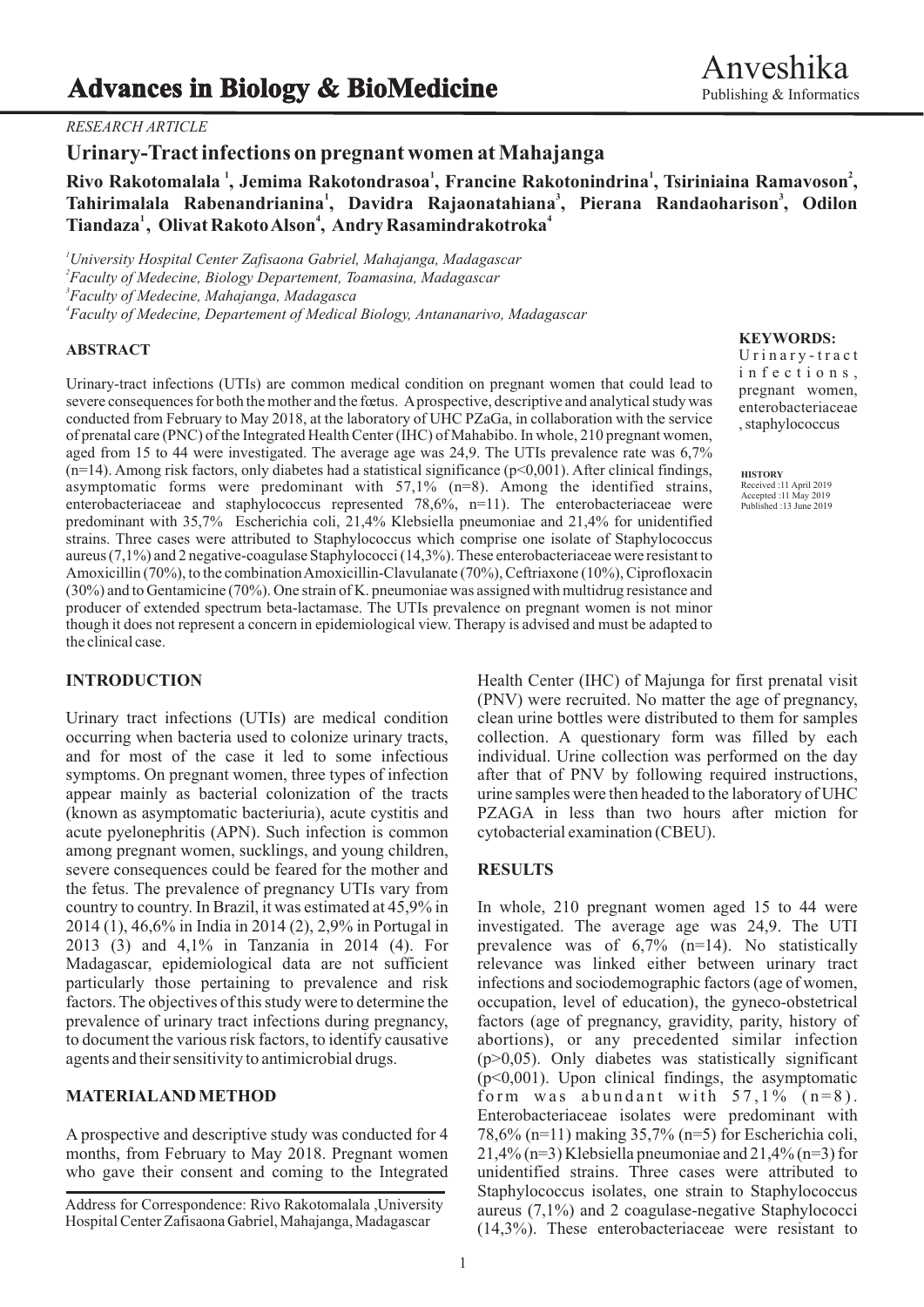

**Figure 1:** Bacteriological and significant leukocyturia profil of UTI

|  |  | Table I : Enterobacteria resistance phenotypes |  |  |
|--|--|------------------------------------------------|--|--|
|--|--|------------------------------------------------|--|--|

| Phenotype                     | Effective $(n=10)$ |
|-------------------------------|--------------------|
|                               |                    |
| Wild phenotype                |                    |
|                               |                    |
| Penicillinase of high level   | $\overline{4}$     |
| Wild phenotype                | $\overline{2}$     |
|                               |                    |
| <b>ESBL</b>                   | 1                  |
| Absence of enzyme secretion   | 1                  |
| Penicillinase of high level   | 1                  |
| Cephalosporinase of low level | I.                 |
|                               | 10                 |
|                               |                    |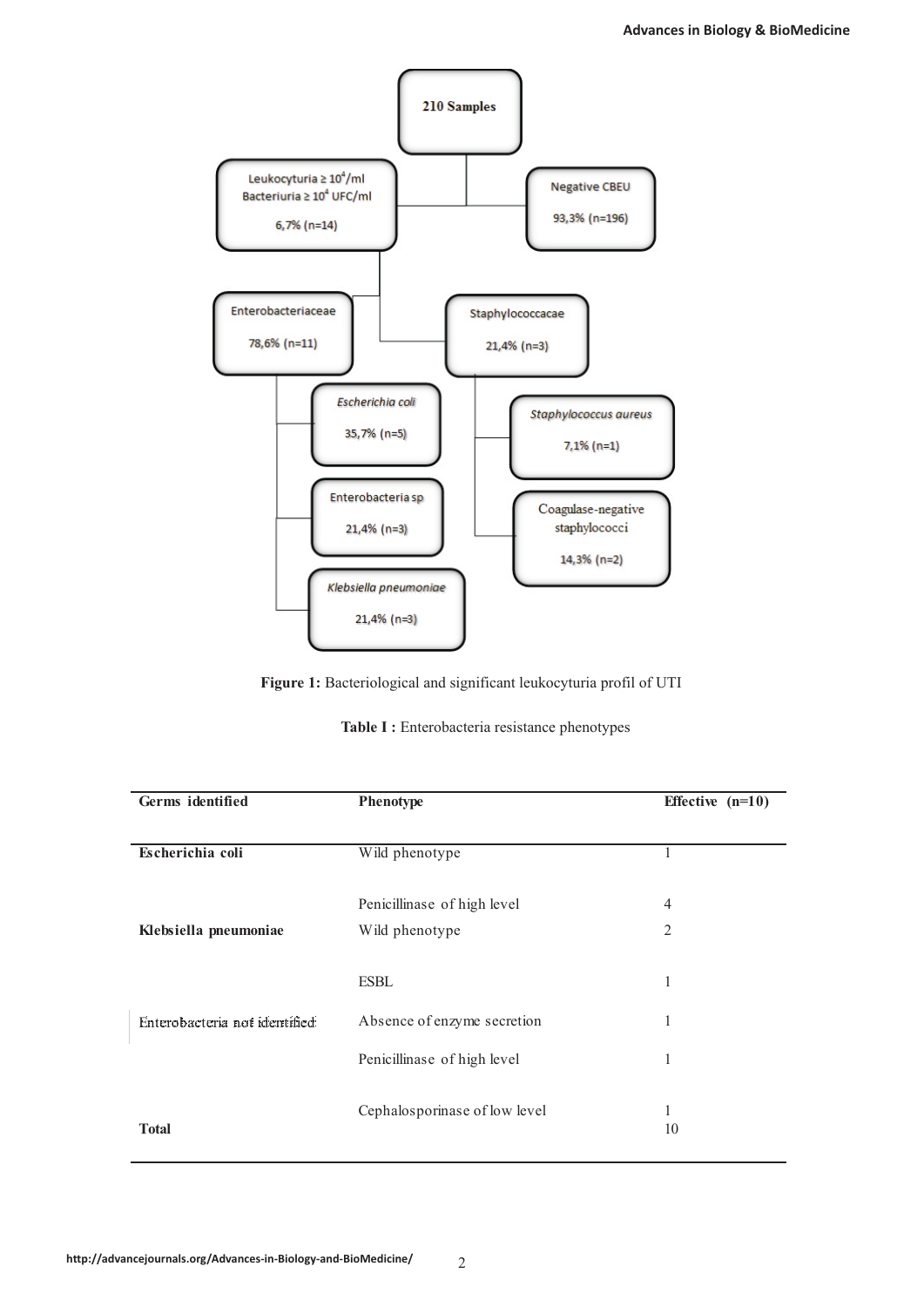

**Figure 2 :** Clinical forms of UTI in pregnant woman

Amoxicillin (70%), and to the combined Amoxicillin-<br>smooth muscle as well as on mechanical obstruction of Clavulanate (70%), to Ceftriaxone (10%), to

different from countries. In Algeria, the prevalence rate was antimicrobial drugs keep raising worldwide. of 2% in 2011. On the opposite, other values were higher than those of Madagascar i.e, case of India in 2017 with **CONCLUSION** 35% (6); Nigeria in 2017 with 20,2% (7) and Irak in 2016 **CONCLUSION** with  $37\%$  (8).

pregnancy was hightened by the release of progesterone health issue, its significance must not be underestimated.<br>prediction in the bladder and urethral According to clinical view, therapy is mandatory to avoid which has a relaxing action on the bladder and urethral

Clavulariate (70%), to Certifiaxione (10%), to<br>Ciprofloxacin (30%) and to Gentamicin (70%). One<br>isolate of K. pneumoniae was revealed to be multidrug<br>resistant, and producer of extended spectrum beta-<br>Nigeria in 2017 (36) and 55%. The number of enterobacteriaceae being tested lactamases. were 10, including 4 isolates of Escherichia coli, 3 **DISCUSSION** unidentified enterobacteriaceae and 3 strains of Klebsiella pneumoniae; one Staphylococcus aureus and UTI is the second common medical condition on pregnant one coagulase-negative Staphylococcus. To date, wild<br>women behind anemia. It is also attributed to be the most origins become loss and loss involved. On the other hand strains become less and less involved. On the other hand, complicated infection during pregnancy (5). Outcomes the prevalence of the acquired-resistance bacteria to differ from countries. In Algeria, the prevalence rate was

The occurrence of UTIs is associated with a variability of The UTIs prevalence was demonstrated on pregnant women. On epidemiological basis, the infection is not a the urinary tract. Actually the urinary stasis during women. On epidemiological basis, the infection is not a the urinary tract. Actually the release of processes subsequent complications either on the mother or her